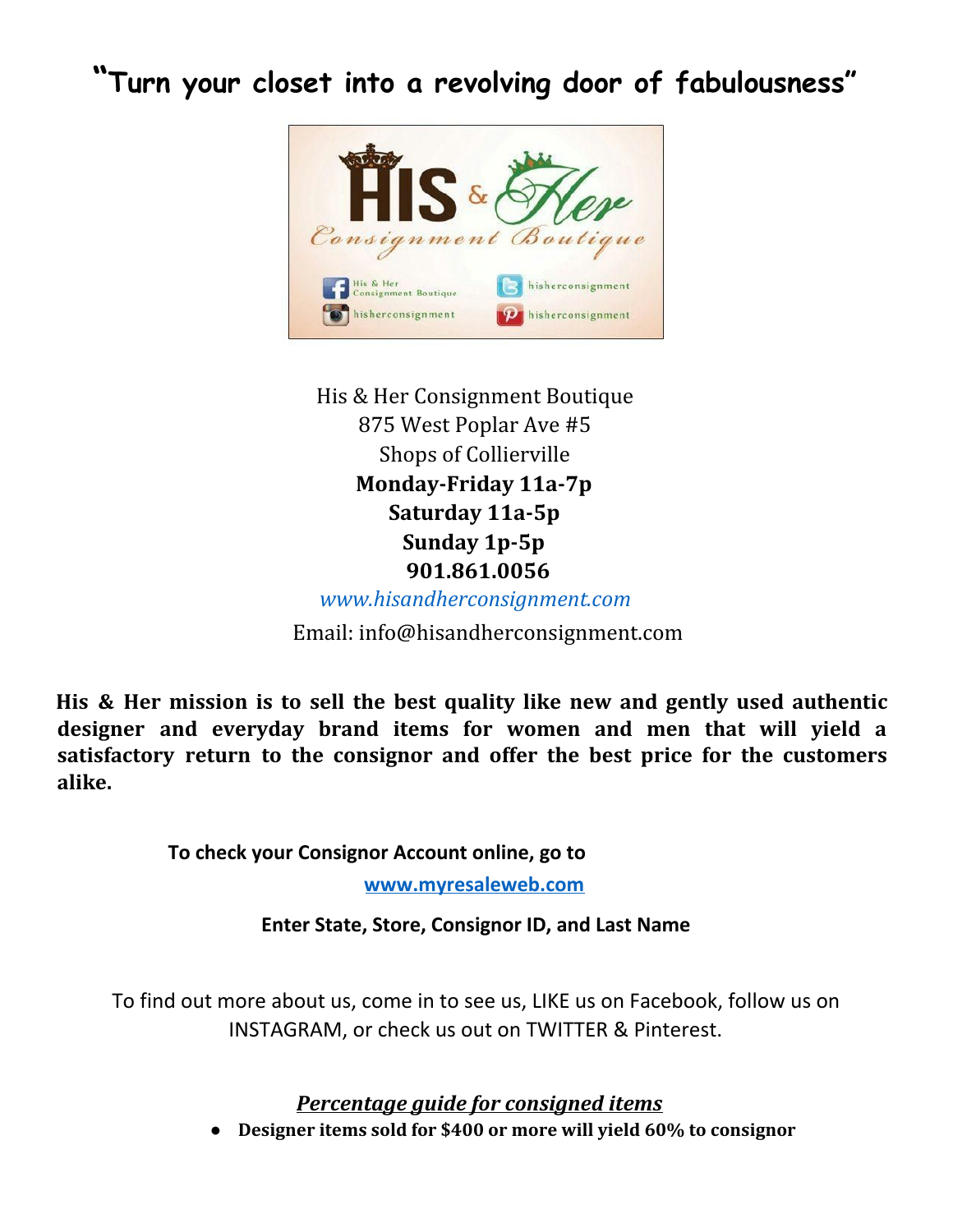- **● Designer items, Formals, & Furs will yield 50% to consignor**
	- **● Everyday brands will yield 40%**
	- **● Costume Jewelry will yield 30%**

## **Consignment Hours: Monday -Saturday 11a-3p**

**Consignment Period is one season (90 days)**

**We accept items seasonally**

**Spring: Jan 1 – Mar 31 Summer: Apr 1 - Jun 30 Fall: Jul 1 – Sep 30 Winter: Oct 1 – Dec 15** Furs: Oct 1 – January 31 Formals: Oct 1 - April 30

We consign women and men's clothing and accessories. We accept pants, jeans, shirts, dresses, skirts, tops, belts, shoes, ties, scarves, handbags, wallets, jewelry, etc. in all adult sizes. We also accept pajamas – ONLY new with tags (no lingerie or foundations) and perfume/cologne – at least  $\frac{3}{4}$  to full bottles ONLY.

**NOTE: We DO NOT accept pleated pants (flat front ONLY) or Men Suits unless the suit has never been altered or tailored**…**NEW SUITS ONLY**

## *WE DO NOT ACCEPT ITEMS THAT ARE MORE THAN 2-3 YEARS OLD unless it's designer vintage. Items must be in "LIKE NEW" condition or new with tags. It is the Consignor's responsibility to present all items in adherence our consignment guidelines.*

His & Her Consignment will inspect/accept **up to 15 per day** during consignment hours of 11am – 3pm, Monday thru Saturday

## *Note: all clothing items must be CLEAN, WRINKLE FREE (PRESSED) & ON HANGERS. We do not steam items at His & Her Consignment. We will decline clothing that require maintenance.*

**Handbags: All pockets MUST BE emptied and clean Shoes: Foot beds MUST BE clean. No inserts or toe prints. No nicks on heels or toes. Watches: MUST have working battery. Jewelry MUST be separated & not tangled**

## *Please understand that if we decline an item it is a business decision, not a personal one. We accept items that we think will sell to the customers who frequent our store.*